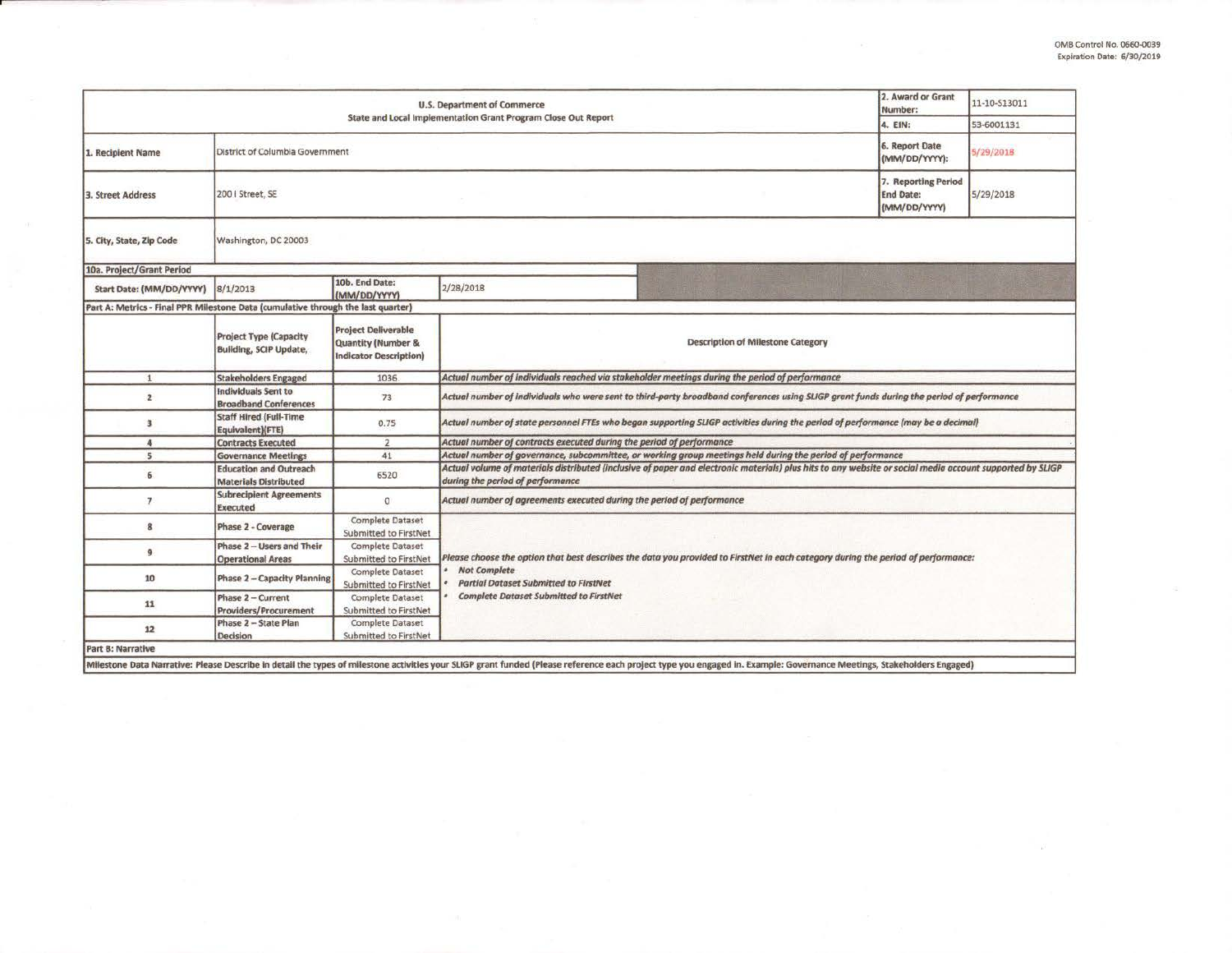Stakeholders Enkaged: The Firstivet Du planning team began stakeholder engagement in QZ of the grant period, with the start of its regular prienings to the Districts Interoperability Communications Committee (ICC), a worki Safety Statewide Interoperability Executive Council (SIEC). The December 2013 ICC meeting focused on how agencies would use and need broadband communications technology in 1) a planned large-scale multi-agency National Spe Event (NSSE) and 2) an unplanned critical response event, such as a mass shooter, such as the then recent Navy Yard shooting. This also kicked off agency outreach engagement use case and user requirements gathering session January 2014 with the (Metropolitan Police Department (MPD), Homeland Security and Emergency Management Agency (HSEMA), the Department of Health, Health Emergency Preparedness and Response Administration (HEPRA), the Distr Department of Transportation (DDOT), the Department of Public Works (DPW), Fire and Emergency Management Services (FEMS), and the Department of Corrections (DOC). Sessions focused on planned events such as July 4th and Ina Day type activities and unplanned emergency events such as active shooter, major traffic disruptions, etc., depending on the agency's ESF role. These continued throughout 2014 and into 2015 with Department of Forensic Scie Office of Unified Communications (OUC), the Department of Youth Rehabilitation Services (DYRS), the Office of the Chief Medical Examiner, the Department of Behavioral Health, the Department of General Services Protective S the Department of Human Services Emergency Management Division, and the Deputy Mayor for Public Safety & Justice (DMPSJ) and to outside entities including DC Natinoal Guard, DC Water, WMATA Transit Police, PEPCO, College C and the Public Services Commission, the National Cathedral Police, and DC Housing Authority Police, the Downtown DC Business Improvement District. Later engagements in 2015 focused on specific programs such as the MPD Lice Reader and Automated Traffic Enforcement programs. I

Consultation: In July 2014, the District submitted its consultation readiness package to FirstNet, with initial consultation ultimately conducted March 26, 2015. The event's goals of establishing a forum for information sh the District were largely met. This consultation event had 78 attendees, with 46 DC government stakeholders from the ICC/SIEC agencies and the Executive Office of the Mayor. Other attendees included utilities, state and re and federal agency representatives from FEMA, OIG, CSOSA and DHS/OEC. In addition to FirstNet. District agency leads from HSEMA, FEMS, MPD, DPW, OUC and OCTO attended. Three use cases: the 2011 earthquake, the 2013 Navy Ya shooting, and the 2008 Presidential inauguration, were addressed. In advance of FirstNet consultation, the FirstNet DC planning team provided a report to OCTO and public safety leadership with information on the National P Broadband Network and an assessment of District public safety agency needs for NPSBN services (drawn from agency engagements). This report was also helpful for incoming leadership in the DMPS&J. The District planning team in the Programmatic environmental Impact Statement (PEIS) public meeting and provided comments to FirstNet in May 2016. District MPD, FEMS, OUC, HSEMA and OCTO representatives participated and provided input into the First of Service, Prioritization, and Preemption Consultation Task Team focus group In Aucust 2016.

State Plan Evaluation: In early 2017, the FirstNet DC planning team developed an NPSBN state plan evaluation matrix/plan to enable SMEs, public safety leaders, executive leadership, and other District reviewers to analyze, evaluate the many components of the FirstNet/vendor draft state plan. This plan provides criteria for evaluation based on state data provided to FirstNet and its partner. It also provided a process for communication, revie analysis, and decision making within the District leading to the Mayor's final decision. The District conducted is state plan evaluation process with 43 stakeholders from 13 agencies participating as authorized reviewers o These included agency chiefs/directors and designated leads from SIEC and other critical agencies, and the Executive Office of the Mayor. The District followed this process to evaluate and socialize comments internally, an comments to FirstNet/AT&T on the state plan. In late 2017, the District obtained commitment from AT&T to meet its public safety requirements for mobile broadband, the CTO recommended opt-in to the SIEC and EOM, and ultimat opted the District Into FlrstNet.

Data Collection and RFP input: The District conducted data collection and provided data to FirstNet, as requested, by September 2015. The District updated this data and submtted this update to FirstNet, as requested, by Se District provided Input to FlrstNet on the FlrstNet RFP In 2016.

Individuals Sent to Broadband Conferences: The FirstNet DC planning team participated in metro DC area mid-Atlantic region (MACINAC), and pational conferences including NTIA SLIGP (February 2014). FirstNet (October 2015, A Please describe in detail any SLIGP program priority areas (education and outreach, governance, etc.) that you plan to continue beyond the SLIGP period of performance.

The District did not apply for a SLIGP 2.0 grant but will continue to engage in the following program priority areas after SLIGP 1.0 closeout:

Governance - The District intends to continue governance over the FirstNet service through its SIEC and ICC working group governance structure, with a dedicated sub-working group of representative ICC member agencies. This group will provide subject matter expertise in oversight of FirstNet service delivery, including: contract, accountability of AT&T, public safety user experience feedback and experience, feedback on management tools, ident and other recommendations on the service as needed. The ICC will serve as the working group in interoperability issues and initiatives within the National Capital Region.

Policies and Frameworks - The District will develop necessary policies and frameworks related to FirstNet service use, including Bring Your Own Device and data sharing and other identified areas of concern, as needed.

Public Safety User Outreach - The District will continue outreach to public safety user agencies, within the District government only, with the focus on helping agencies evaluate the appropriateness and need for FirstNet s agency mission and public safety role.

Planning to Establish FirstNet Services on District Contracts - The District has already begun its efforts to incorporate FirstNet services into its cellular service contracts.

Preparation for the Transition of Emergency Communications Technologies to FirstNet - The District will integrate the planning and adoption of FirstNet services in the Statewide Communications Interoperability Plan (SCIP). to engage with AT&T and FirstNet to 1) provide public safety stakeholder feedback, 2) get updates on network and system capabilities deployments from AT&T, 3) understand how District users' experiences relate to users in t region and in other parts of the nation, and 4) discuss other relevant subjects as needed.

Planning for the Transition of Public Safety Applications, Software, Systems, and Databases into the FirstNet Environment - The District will inventory public safety communication applications, software, and datastores/dat leverage or interact with FirstNet services, evaluate the need for transition, and develop a transition strategy and roadmap as needed.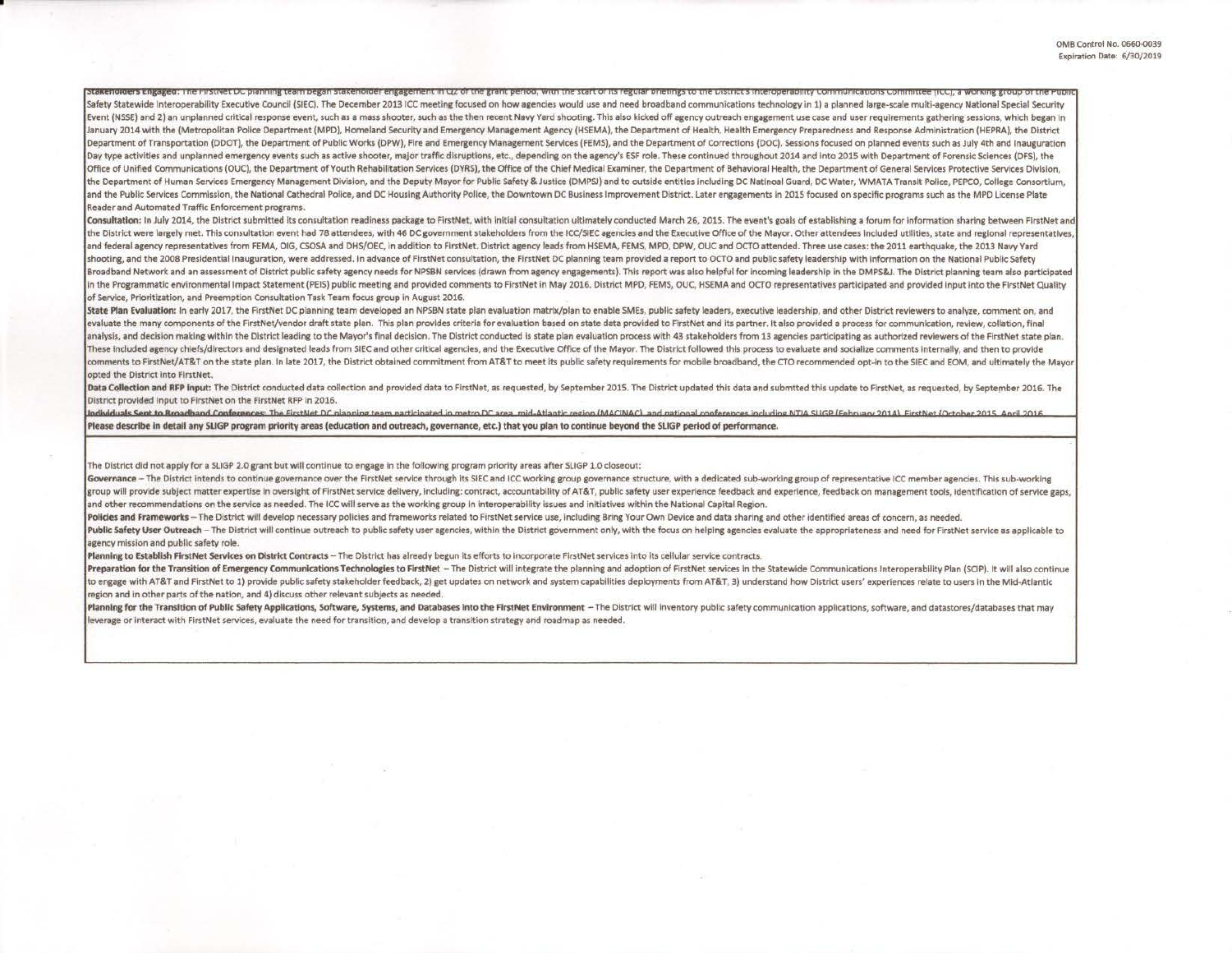Data collection narrative: Please describe in detail the status of your SLIGP funded data collection activities.

The District conducted data collection and provided data to FirstNet, as requested, in 2015 and then submtted updates to this in 2016. In Spring 2015, the FirstNet DC planning team worked with public safety stakeholders to gathering data, which involved using the DHS OEC Mobile Data Survey Tool to capture agency user, device, application, usage and cost data and by engaging District GIS teams to gather coverage and aggregated 911 call data. District completed Stage 4 (submitted to FirstNet) data on Coverage, Users and their Operational Areas, Capacity Planning, and Current Providers/Procurement, and was a Stage 2 (data collection in progress) for State Plan D 2016, the District SLIGP team provided updates for data collection and analysis/aggregation activities, in particularly related to coverage. The team reworked the District's traffic demand heat map that highlights areas of network might have higher than average network loading based on FirstNet's data criteria, including aggregated 311 call date. It also updated user device counts to accommodate a significant increase in body cameras deploye Winter 2017, the District had completed data collection in all categories, providing to FirstNet its state plan decision process, which was used when state plans were released.

Please describe in detail any data collection activities you plan to continue beyond the SLIGP period of performance.

N/A

Lessons Learned: Please share any lessons learned or best practices that your organization implemented during your SLIGP project.

The District relled on a pre-existing governance structure in the SIEC and its ICC working group. Consistency at the working group level and strong working relationships with the Statewide Interoperability Coordinator with key public safety stakeholder agencies ensured continuity through the Mayoral transition in early 2016, as well as through various agency director level transitions over the four and a half year course of the grant. Part C: Staffing

Staffing Table - Please provide a summary of all positions funded by SLIGP.

| Name                                 | FTE%       | Project(s) Assigned                                                          | Change                                                             |
|--------------------------------------|------------|------------------------------------------------------------------------------|--------------------------------------------------------------------|
| Project Manager                      | 10         | Provide management of all aspects of project                                 | No change                                                          |
| Outreach Manager/Project Coordinator | 12         | Provide management and coordination of all outreach activities               | No change                                                          |
| Legal/Regulatory Analyst             | 10         | Provide technical oversight, support, and management of all SLIGP activities | No change                                                          |
| Outreach Manager                     | $^{\circ}$ | N/A                                                                          | Merged role into<br>Outreach Mgr / Project<br>Coordinator as of Q9 |
| <b>SWIC</b>                          | O.         | N/A                                                                          | Removed role as of O9                                              |
| Senior Administrative Assistant      |            | N/A                                                                          | Removed role as of Q9                                              |
| <b>Technical Lead</b>                |            | N/A                                                                          | Removed role as of Q9                                              |
| Part D: Contracts and Funding        |            |                                                                              |                                                                    |

Subcontracts Table - Include all subcontractors engaged during the period of performance. The totals from this table must equal the "Subcontracts Total" In your Budget Worksheet

| Name<br>CTC/Triage<br>CTC                                                                                                                                                                     |                                  |                                                                                 | <b>Subcontract Purpose</b>                        | Type -<br>Vendor/Subrec |                         | RFP/RFQ Issued (Y/N)                       | <b>Total Federal Funds</b><br><b>Allocated</b>                 | <b>Total Matching Funds</b><br>Allocated |
|-----------------------------------------------------------------------------------------------------------------------------------------------------------------------------------------------|----------------------------------|---------------------------------------------------------------------------------|---------------------------------------------------|-------------------------|-------------------------|--------------------------------------------|----------------------------------------------------------------|------------------------------------------|
|                                                                                                                                                                                               |                                  |                                                                                 | <b>Technical Subject Matter Experts</b><br>Vendor |                         | N<br>N                  | \$341,035.00<br>\$91,101.00                | \$131,943.00<br>\$16,499.00                                    |                                          |
|                                                                                                                                                                                               |                                  | Policy Governance/Planning                                                      |                                                   | Vendor                  |                         |                                            |                                                                |                                          |
| <b>CTC/Triage</b>                                                                                                                                                                             |                                  | Education and Outreach Support, Data Collection Support,<br>Conference Planning |                                                   | Vendor                  | N                       | \$4,018.00                                 | \$5,927.00                                                     |                                          |
| <b>Budget Worksheet</b>                                                                                                                                                                       |                                  |                                                                                 |                                                   |                         |                         |                                            |                                                                |                                          |
| Columns 2, 3 and 4 must match your project budget for the entire award and your final SF 424A. Columns 5, 6, and 7 should list your final budget figures, cumulative through the last quarter |                                  |                                                                                 |                                                   |                         |                         |                                            |                                                                |                                          |
| <b>Project Budget Element (1)</b>                                                                                                                                                             | <b>Federal Funds Awarded (2)</b> |                                                                                 | <b>Approved Matching</b><br>Funds (3)             |                         | <b>Total Budget (4)</b> | <b>Final Federal Funds</b><br>Expended (5) | <b>Final Approved</b><br><b>Matching Funds</b><br>Expended (6) | <b>Final Total funds</b><br>Expended (7) |
| a. Personnel Salaries                                                                                                                                                                         | \$131,442.00                     |                                                                                 | \$4,812.00                                        |                         | \$136,254.00            | \$117,965.92                               | \$4,812.00                                                     | \$122,777.92                             |
| b. Personnel Fringe Benefits                                                                                                                                                                  | \$31,338.00                      |                                                                                 | \$0.00                                            |                         | \$31,338.00             | \$32,875.75                                | \$0.00                                                         | \$32,875.75                              |
| c. Travel                                                                                                                                                                                     | \$27,382.00                      |                                                                                 | \$0.00                                            |                         | \$27,382.00             | \$7,909.89                                 | \$0.00                                                         | \$7,909.89                               |
| d. Equipment                                                                                                                                                                                  | \$0.00                           |                                                                                 | \$0.00                                            |                         | \$0.00                  | \$0.00                                     | \$0.00                                                         | \$0,00                                   |
| e. Materials/Supplies                                                                                                                                                                         |                                  | \$29.00                                                                         |                                                   |                         | \$1,029.00              | \$0.00                                     | \$1,000.00                                                     | \$1,000.00                               |
| f. Subcontracts Total                                                                                                                                                                         |                                  | \$433,631.00                                                                    |                                                   |                         | \$587,000.00            | \$406,947.10                               | \$153,369.00                                                   | \$560,316.10                             |
| g. Other                                                                                                                                                                                      |                                  | \$12,900.00                                                                     |                                                   |                         | \$12,900.00             | \$0.00                                     | \$0.00                                                         | \$0.00                                   |
| Indirect                                                                                                                                                                                      |                                  | \$0.00                                                                          |                                                   |                         | \$0.00                  | \$0.00                                     | \$0.00                                                         | \$0.00                                   |
| h. Total Costs                                                                                                                                                                                |                                  | \$636,722.00                                                                    |                                                   |                         | \$795,903.00            | \$565,698.66                               | \$159,181.00                                                   | \$724,879.66                             |
| i. % of Total                                                                                                                                                                                 | 80%                              |                                                                                 | 20%                                               |                         | 100%                    | 78%                                        | 22%                                                            | 100%                                     |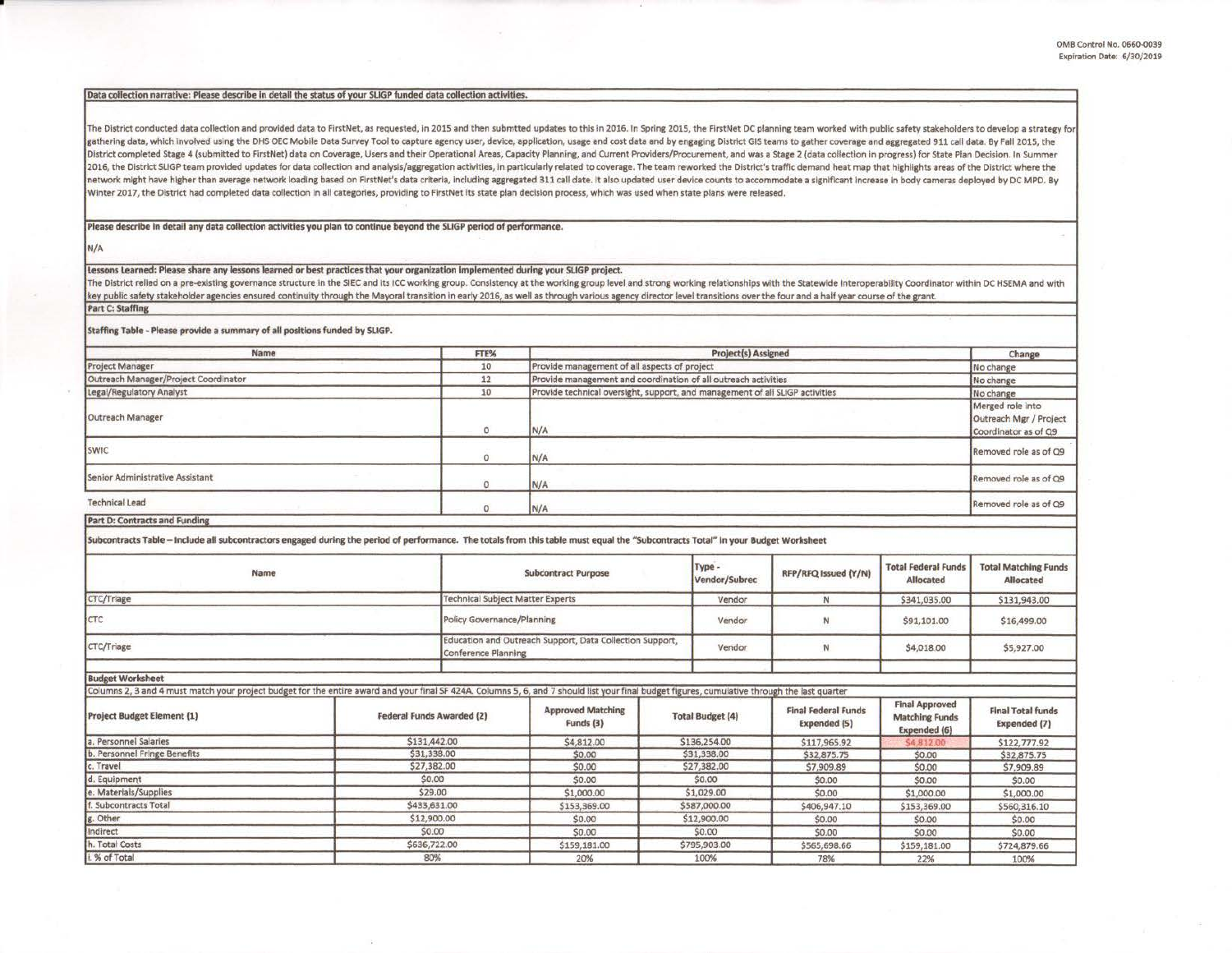|                                                                                                                                                                                                                                      |                       | Part E: Additional Questions: Please select the option (Strongly Disagree, Disagree, Neutral, Agree, Somewhat Agree, Strongly Agree) that best suits your answer. |                                                                                                                                                                                                                                                                                                                                                                                                                                                                                                                                                                                                                                                                                                                                                                                                                                                                                                                                                                                                                                                                                                                                                                                                                                                                                                                                                                                                                                                                                                                                                                                                                                                                                                                                                     |
|--------------------------------------------------------------------------------------------------------------------------------------------------------------------------------------------------------------------------------------|-----------------------|-------------------------------------------------------------------------------------------------------------------------------------------------------------------|-----------------------------------------------------------------------------------------------------------------------------------------------------------------------------------------------------------------------------------------------------------------------------------------------------------------------------------------------------------------------------------------------------------------------------------------------------------------------------------------------------------------------------------------------------------------------------------------------------------------------------------------------------------------------------------------------------------------------------------------------------------------------------------------------------------------------------------------------------------------------------------------------------------------------------------------------------------------------------------------------------------------------------------------------------------------------------------------------------------------------------------------------------------------------------------------------------------------------------------------------------------------------------------------------------------------------------------------------------------------------------------------------------------------------------------------------------------------------------------------------------------------------------------------------------------------------------------------------------------------------------------------------------------------------------------------------------------------------------------------------------|
| Overall, were SLIGP funds<br>helpful in preparing for<br>FirstNet?                                                                                                                                                                   | <b>Agree</b>          | What was most helpful? What challenges did you encounter?                                                                                                         | SLIGP funds helped the District inform District government and public safety stakeholder agency<br>leadership and other public safety stakeholders in DC about the goals/roadmap of FirstNet and to track<br>and communicate progress from Summer 2013 as a concept formed from federal law to Winter 2018 as<br>a defined service resulting from a \$40+ billion public/private partnership between a federal agency and<br>nationwide provider.<br>SLIGP funds supported the District's planning team's efforts in outreach to DC public safety agencies,<br>preparation for the District's initial and subsequent consultations with FirstNet, ongoing briefings to<br>District public safety communications governance and working groups, participation in required and<br>recommended broadband conferences and workshops, review of FirstNet calls for public comment on<br>legal Interpretations of statute, participation in FirstNet-led focus group on Quality of Service, Priority<br>and Preemption (QPP), state data collection activities, and ultimately evaluation of the FirstNet state<br>plan for DC and to provide a decision as required by law.<br>Challenges in general were the long (almost five year) planning cycle. Over this time many people within<br>the District transitioned, especially with the Mayoral election in 2016. In addition, as FirstNet and its<br>interpretations of the governing law evolved and became more defined, the position of the agency came<br>to reflect less of a dialog with states as collaborative "partners" as it had presented originally and more<br>of a communication to states as recipients of a service where its primary partnership was with its<br>selected provider. |
| Were SLIGP funds helpful in<br>planning for your FirstNet<br>consultation?                                                                                                                                                           | <b>Strongly Agree</b> | What was most helpful? What challenges did you encounter?                                                                                                         | SLIGP funds were extremely helpful in our process leading up the FirsNet initial consultation in March<br>2015. The consultation was well attended by District public safety stakeholder agencies and provided<br>three compelling use cases for FirstNet's consideration: the 2011 earthquake, the 2013 Navy Yard<br>shooting, and the 2008 Presidential Inauguration as well as background documentation on FirstNet goals<br>and processes and NPSBN RFP planning to that point.<br>The challenge: The consultation enabled communications from FirstNet to the District about its plans,<br>and it allowed the District to provide use case input and general dialogue. But it didn't facilitate or lead<br>to a deeper dialogue between FirstNet and the District as to how DC could be a more collaborative<br>partner in network development, which District technology leadership had believed would emerge.                                                                                                                                                                                                                                                                                                                                                                                                                                                                                                                                                                                                                                                                                                                                                                                                                                |
| Were SLIGP funds helpful in<br>informing your stakeholders<br>about FirstNet?                                                                                                                                                        | <b>Strongly Agree</b> | What was most helpful? What challenges did you encounter?                                                                                                         | SLIGP funds were instrumental in the extended outreach conducted through in-person meetings with<br>public safety responder and support agencies from early 2014 through 2015, both in and outside DC<br>government, through governance/working group meetings, and in metro region workshops. The District<br>planning team also used SLIGP funds to conduct data collection efforts using the DHS OEC Mobile Data<br>Survey Tool through in-person and WebEx outreach sessions.                                                                                                                                                                                                                                                                                                                                                                                                                                                                                                                                                                                                                                                                                                                                                                                                                                                                                                                                                                                                                                                                                                                                                                                                                                                                   |
| Were SLIGP funds helpful in<br>developing a governance<br>structure for broadband in<br>your state?                                                                                                                                  | Neutral               | What was most helpful? What challenges did you encounter?                                                                                                         | The District of Columbia had a governing body for public safety communications (the Statewide<br>Interoperability Executive Council or SIEC) in place before the SLIGP period of performance and this body<br>and its interoperability Communications Committee (ICC) provided governance for SUGP grant activities.<br>District planning efforts leveraged the governance structure effectively, especially through ongoing<br>briefings and communications via the ICC, which functioned consistently throughout the grant cycle and<br>continues to function consistently.                                                                                                                                                                                                                                                                                                                                                                                                                                                                                                                                                                                                                                                                                                                                                                                                                                                                                                                                                                                                                                                                                                                                                                       |
| Were SLIGP funds helpful in<br>preparing your staff for<br>FirstNet activities in your state<br>(e.g. attending broadband<br>conferences, participating in<br>training, purchasing software,<br>procuring contract support<br>etc.)? | <b>Somewhat Agree</b> | What was most helpful? What challenges did you encounter?                                                                                                         | SLIGP funds were helpful for the SPOC, contract support, and core public safety agencies to attend NTIA<br>and FirstNet workshops and conferences throughout the planning grant period. In addition, funds were<br>helpful for the SPOC to attend grant recommended conferences and workshops such as the NIST PSCR<br>public safety broadband stakeholder meeting and APCO summits.                                                                                                                                                                                                                                                                                                                                                                                                                                                                                                                                                                                                                                                                                                                                                                                                                                                                                                                                                                                                                                                                                                                                                                                                                                                                                                                                                                |
| Were SLIGP funds helpful in<br>updating your Statewide<br><b>Communications</b><br>Interoperability Plan?                                                                                                                            | <b>Strongly Agree</b> | What was most helpful? What challenges did you encounter?                                                                                                         | SUGP funds were used to enable the District to revise its Statewide Communications Interoperability Plan<br>(SCIP) in 2014 and 2015 with FirstNet related information and to begin incorporating FirstNet<br>information into SCIP updates in the District's 2017 eSCIP process.                                                                                                                                                                                                                                                                                                                                                                                                                                                                                                                                                                                                                                                                                                                                                                                                                                                                                                                                                                                                                                                                                                                                                                                                                                                                                                                                                                                                                                                                    |